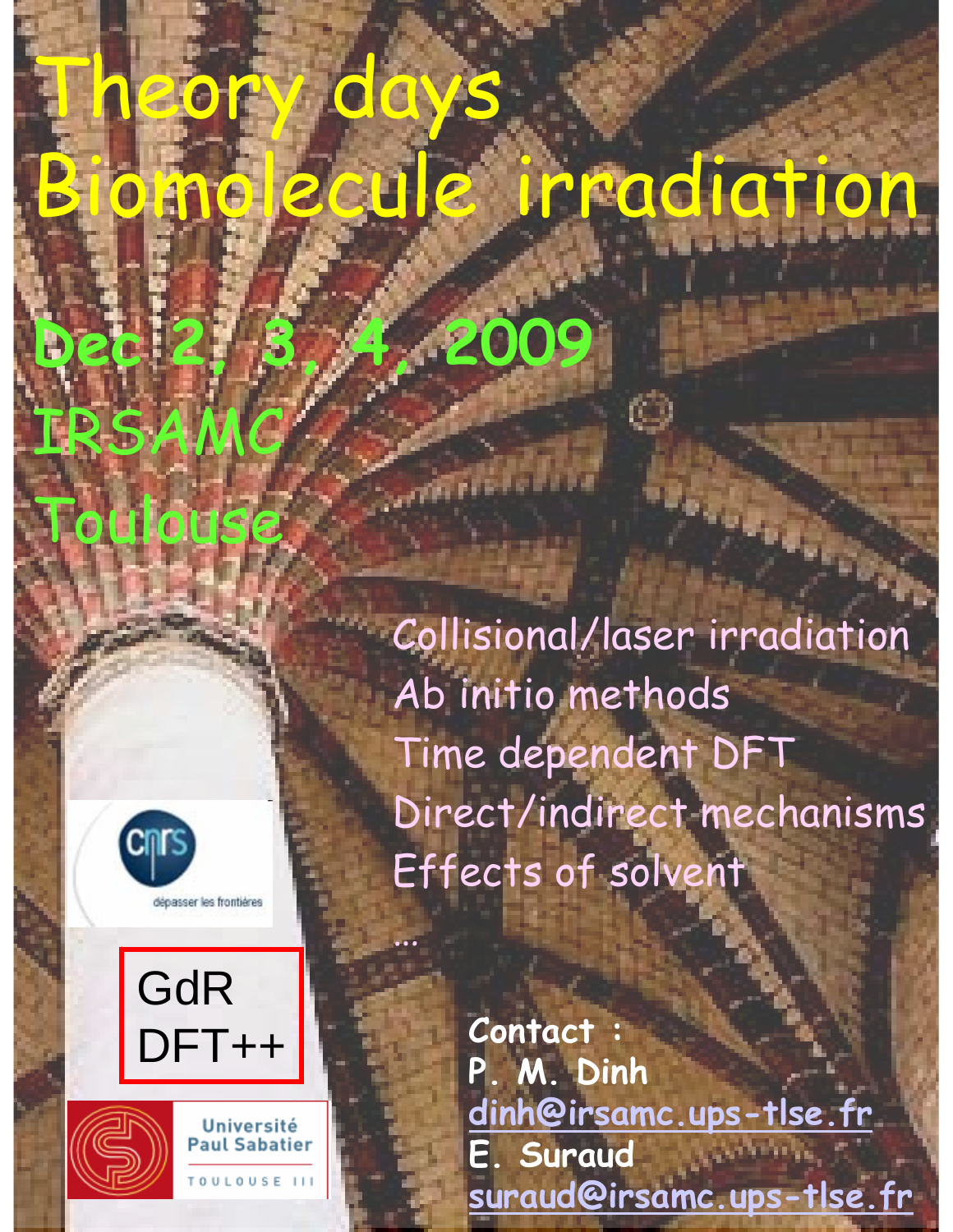## Theory Days on Biomolecule Irradiation Toulouse, Dec. 2–4, 2009 Scientific program

#### December 2, 2009

| 14:00 - 15:00 : P. Moretto-Cappelle (Univ. Paul Sabatier, Toulouse) and A. Le Padellec |
|----------------------------------------------------------------------------------------|
| (Univ. Paul Sabatier, Toulouse)                                                        |
| Irradiation of biomolecules: experimental investigations                               |
| 15:00 - 16:00 : D. Shemesh (Technical Univ. Munich, Garching)                          |

Photoinduced dynamics in short peptides

- 16:00 16:15 : Coffee break
- 16:15 17:15 : U. Saalman (MPIPKS, Dresden) Core-shell systems in strong X-ray pulses

#### December 3, 2009

- 09:00 10:00 : F. S. Zhang (Beijing Normal Univ., Beijing) title to be announced
- 10:00 11:00 : J. Kohanoff (Queen's Univ. Belfast, Belfast) First-principles simulations of the interaction of ionic projectiles with liquid water and ice
- 11:00 11:15 : Coffee break
- 11:15 12:15 : R. Vuilleumier (ENS, Paris) Theoretical investigation of the ultrafast dissociation of ionised biomolecules immersed in water: Direct and indirect effects
- 14:00 15:00 : E. Dumont (ENS, Lyon) What can hybrid methods tell us about electron attachment to biomolecules?
- 15:00 16:00 : F. Gatti (Univ. Montpellier II, Montpellier) Quantum Dynamics with the Multi-Configuration Time-Dependent Hartree (MCTDH) Approach. Applications to spectroscopy and control of reactions
- 16:00 16:15 : Coffee break
- 16:15 17:15 : General discussion